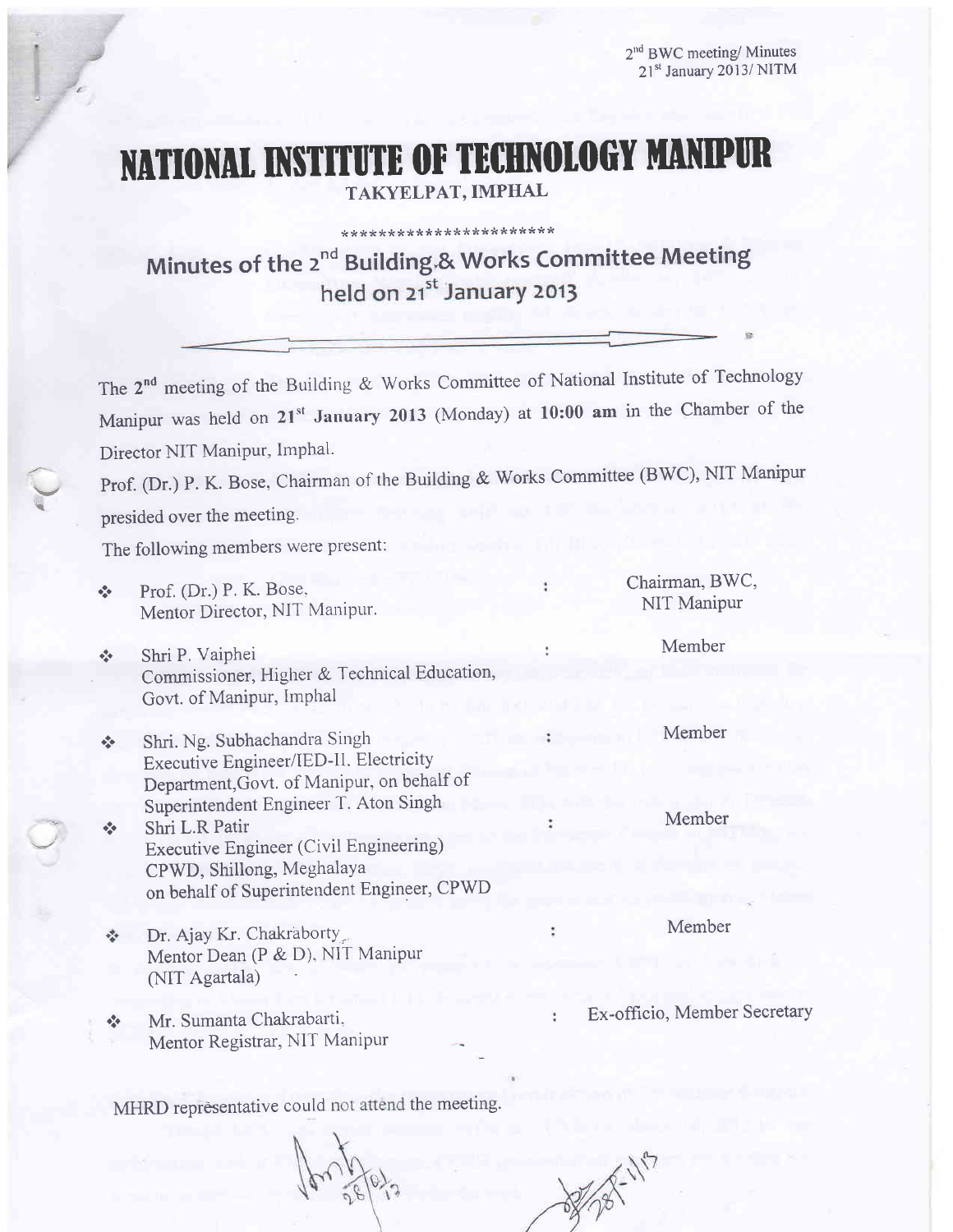The Chairman welcomed all the members and then requested the Registrar and Dean (P & D) to initiate discussions on agenda items. The following agenda items were discussed and itemwise decisions were described below:

Item No. 2.1: Confirmation of the Minutes of the  $1^{st}$  Building & Works Committee Meeting held on 12th November, 2011 at IIT Kharagpur Extension centre, HC Block, sector-Ill, Salt Lake City, Kolkata - 700 105. {r

> The minutes of the 1<sup>st</sup> meetings of Building & Works Committee were confirmed.

Item No. 2.2: Action taken on the decision of the 1st Building & Works Committee Meeting held on 12<sup>th</sup> November, 2011 at IIT Kharagpur Extension centre, HC Block, sector-Ill, Salt Lake City, Kolkata - 700 106.

Actions taken were noted.

### Item 1.1:-

 $\blacktriangle$ 

A meeting was callecl by Additional Secretary, MHRD, Govt. of Indiato discuss for preparing Master plan for all l0 new NITs by EdCIL(India) Ltd. All information regarding soil test report, land details and requirements of NIT etc was given to Ed CIL but till date no development took place which had prevented floating of Tenders for preparing Master Plan for NITM. However Team One prepared the Master Plan with the instruction of Director, NITM before the laying of the foundation stone of the Permanent Campus of NITM by the Hon'ble prime Minister Dr. Manmohan Singh. In view of the above, to expedite the process, BWC with its considerate opinion suggested going for open tender for preparation of Master Plan of NITM.

In addition, NITM also explored the possibility of engaging EdCIL as consultant for preparation of Master Plan for which Ed CIL would submit a formal proposal to the Director, NITM.

#### Item No. 2.3: To review the progress of Construction at Permanent Campus.

Though MOU was signed between NITM & CPWD on March 16, 2012 to start construction work at Permanent Campus, CPWD representatives informed the meeting that some more time would be required to finalize the work.

 $\Lambda$  +  $\Lambda$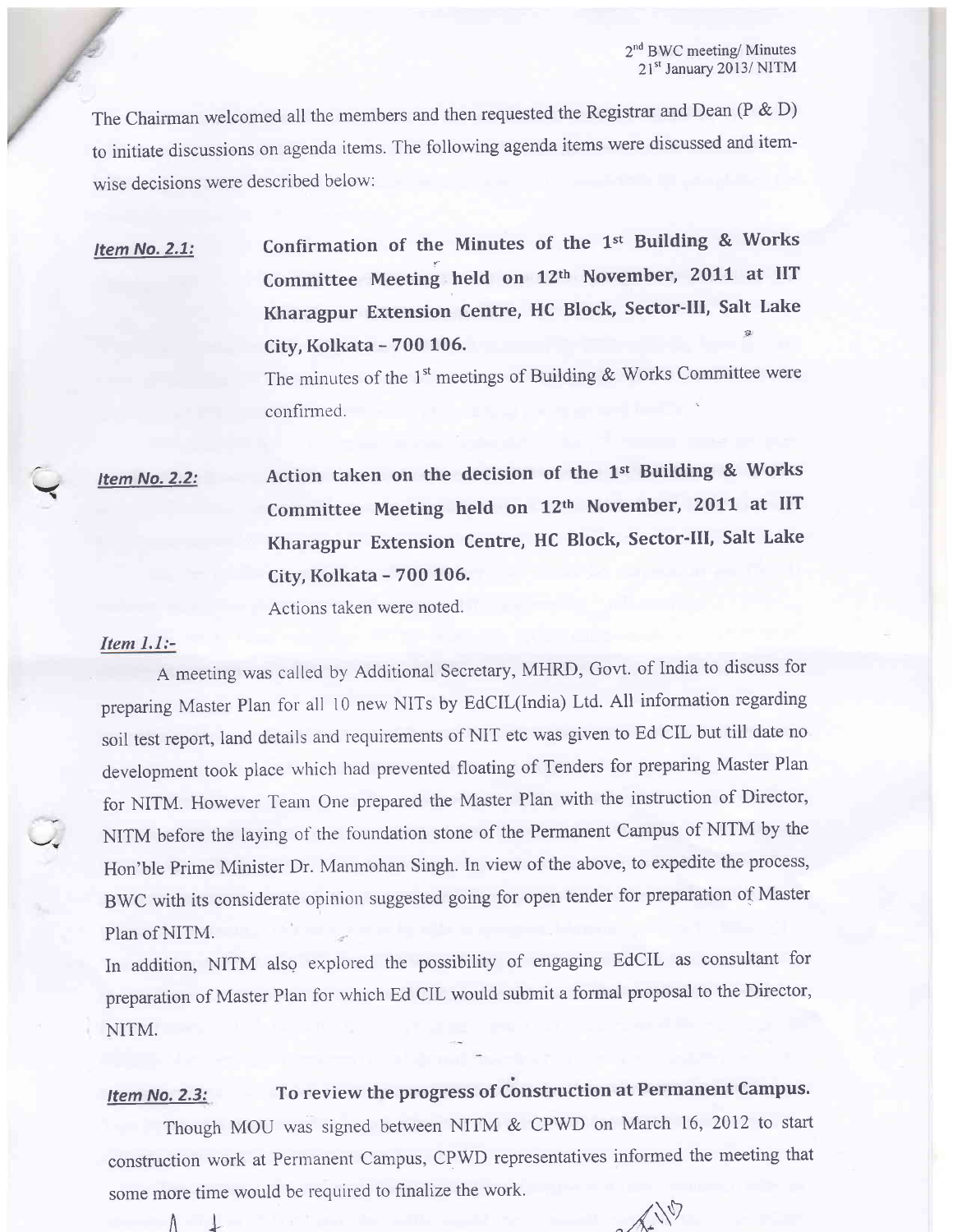BWC decided that the foundation of the multistoried building should be G+4. But initially the construction would be carried for G+2 to make the construction cost-effective. BWC urged CPWD to finish foundation work by May,2013 positively by completing the tendering process and other peripherals.

## Item No. 2.4: To construct the remaining portion of boundary wall at the periphery of NIT Manipur.

Earlier construction of boundary wall was executed by PDA with the funding from Govt. of Manipur. NITM was not involved in the work. In the first BWC meeting, it was decided to award the work for construction of remaining boundary wall to PDA.'

However the BWC expressed serious concerned in the 2<sup>nd</sup> meeting about the poor quality of construction of boundary wall executed by PDA and also due to paucity of fund with NITM, it was not possible to carry out the work as decided in the 1<sup>st</sup> BWC meeting. Now it was decided:

v

(a) the remaining portion of the boundary wall would be executed as per CPWD estimate which was placed before the meeting and considered by BWC meeting.

(b) due to Fund constraint, NITM would take up the construction work of 800mtrs phase wise depending on the availability of fund.

## Item No.2.5: Construction of Assam type structure for hostels & classroom in the permanent campus at Langol.

Initially, construction work for multipurpose building, hostels for Boys' and Girls' at the permanent campus was given to CPWD. MOU was signed on March 16,2012 between NITM and CPWD; CPWD completed surveying and soil testing work. Because of low bearing capacity of soil. CPWD asked for more time to start foundation and other work and informed the meeting that they would be able to complete tendering process by May 2013. The representative of CPWD in the  $2<sup>nd</sup> BWC$  meeting assured that they would try to adhere to the deadline. Due to shortage of space, NITM needs to be shifted to permanent Campus for the next session 2013-14 as the ternporary campus could not accommodate the next batch of students. Further, any temporary development/ construction incurring expenditure in the temporary campus could not be utilized by NITM in future. Therefore the temporary Assam Type structure was proposed to be constructed in the permanent campus to accommodate the students for the next academic session 2013-14.

The proposal to construct the Assam Type Construction was approved with an estimated cost of 3.5Cr. and the work would be executed throueh the Educational